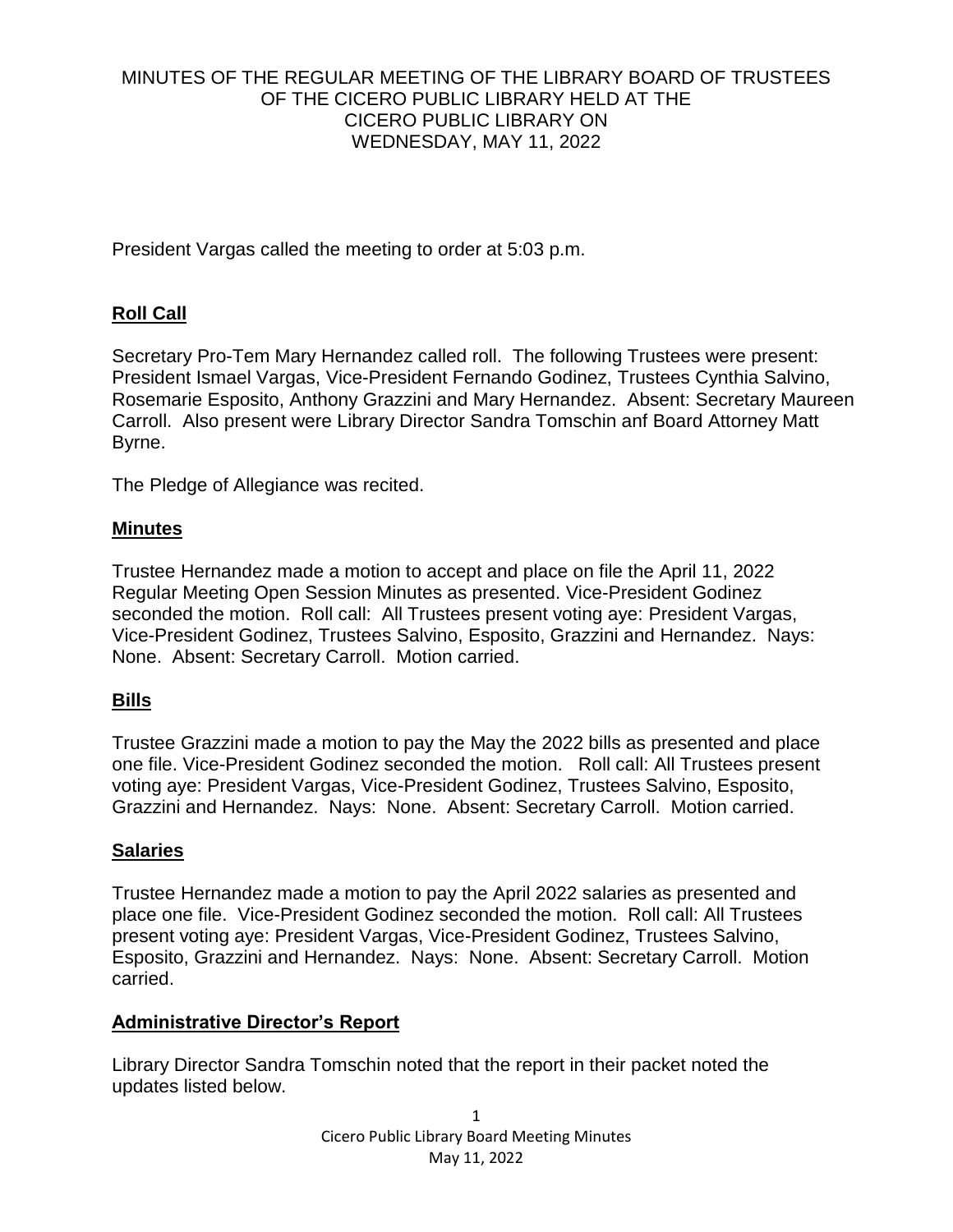## Covid-19

There were no Covid19 related issues or employees in quarantine since the last Board meeting.

#### Community Development Block Grant

Construction is being planned for the HVAC Replacement Project.

A CDBG-CV application was submitted for the construction of two individual study rooms in the quiet room. Upon approval and receipt of funding, a plan for was being made for a "maker room". It is planned to relocate the Spanish section into the main library auditorium and use the designated space for the "maker room". This room will be equipped with craft supplies for programs. It was noted that this was a request from the community a survey that was conducted during the Strategic Planning process.

#### Administrative

The students from Morton High School continue to work on the library's new logo design project. Once the designs are finalized, they will be posted on the library's social media pages for the public to vote, with the Trustees making the final decision. The top three logos will receive a scholarship award and all participants will receive a pizza party sponsored by the library. She requested to hire four students for summer help. She also noted that next month she will propose a salary increase for employees who have not received a salary increase.

## Budget

There is no update to report, still waiting for the updated budget line codes from the finance department.

## **Outreach**

The library participated in the Day of the Young Child event at Cicero School District 99 and the Cicero Community Network Service Fair at the town's Community Center. The library continues to look for more outreach opportunities. She noted the events were a success and the library disseminated books to the students.

Library Director Tomschin asked the Trustees if they had any questions. They indicated none.

Trustee Hernandez made a motion to accept the Library Director's Report as presented and place on file. Vice-President Godinez seconded the motion. Roll call: All Trustees present voting aye: President Vargas, Vice-President Godinez, Trustees Salvino, Esposito, Grazzini and Hernandez. Nays: None. Absent: Secretary Carroll. Motion carried.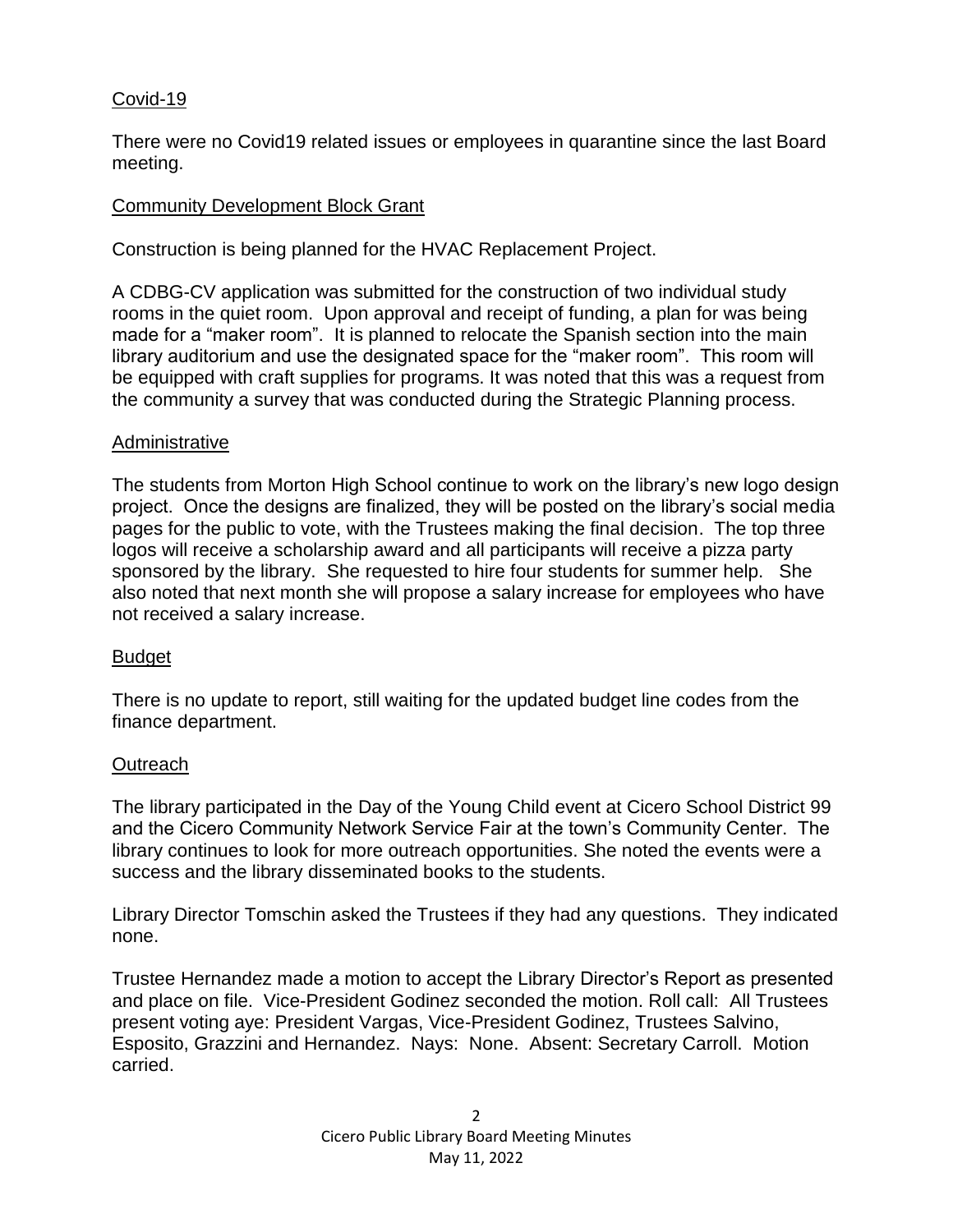## **Department Reports**

Trustee Grazzini made a motion to accept the reports for the Circulation Department for the month of April 2022 as presented and place on file. Trustee Esposito seconded the motion. Roll call: All Trustees present voting aye: President Vargas, Vice-President Godinez, Trustees Salvino, Esposito, Grazzini and Hernandez. Nays: None. Absent: Secretary Carroll. Motion carried.

Vice-President Godinez made a motion to accept the reports for the Technical Services Department for the month of April 2022 as presented and place on file. Trustee Esposito seconded the motion. Roll call: All Trustees present voting aye: President Vargas, Vice-President Godinez, Trustees Salvino, Esposito, Grazzini and Hernandez. Nays: None. Absent: Secretary Carroll. Motion carried.

Trustee Grazzini made a motion to accept the reports for the Youth Services Department for the month of April 2022 as presented and place on file. Vice-President Godinez seconded the motion. Roll call: All Trustees present voting aye: President Vargas, Vice-President Godinez, Trustees Salvino, Esposito, Grazzini and Hernandez. Nays: None. Absent: Secretary Carroll. Motion carried.

Trustee Grazzini asked why there was not a Reference Report for this month. He also asked about his request for detailed information for the same report.

Library Director Tomschin responded that the Reference Librarian has been out due to illness. He asked if someone was covering the department and services were provided to the patrons. She indicated it was. President Vargas requested that the missing report for April also be included in the packet for the next meeting. Library Director indicated she would follow up with the Reference Librarian to ensure the reports are completed and submitted for the Trustees to review.

## **Correspondence**

There was none reported.

## **Unfinished Business**

There was none reported.

#### **New Business**

It was motioned by Trustee Grazzini to hire up to four students for a maximum of 24 hours per week for each person for summer help to assist with the summer activities planned for the library. Trustee Esposito seconded the motion. Roll call: All Trustees present voting aye: President Vargas, Vice-President Godinez, Trustees Salvino, Esposito, Grazzini and Hernandez. Nays: None. Absent: Secretary Carroll. Motion carried.